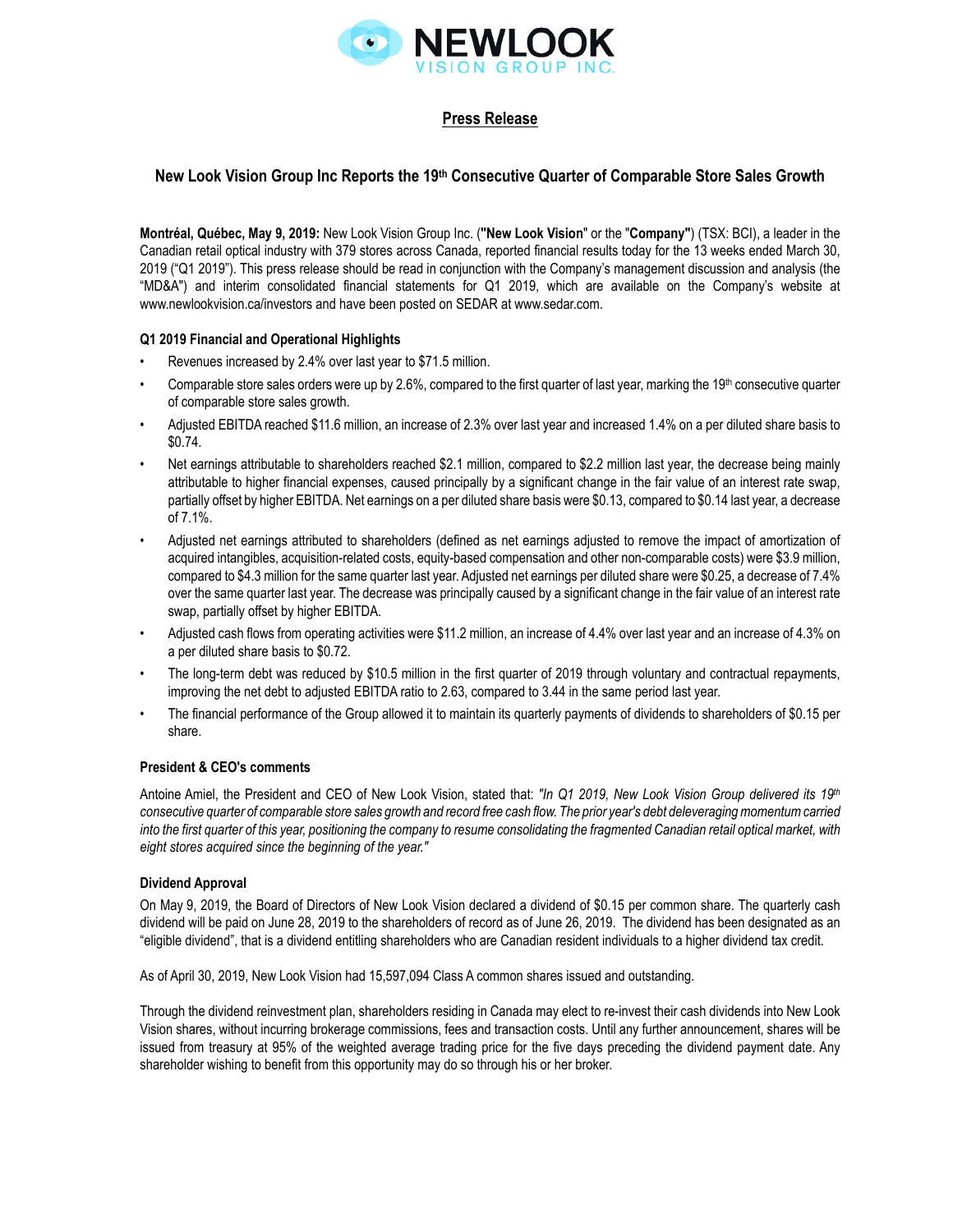

#### Attachments

- Table A Highlights
- Table B Consolidated statement of earnings
- Table C Reconciliation of net earnings to adjusted EBITDA and adjusted EBITDA attributed to shareholders
- Table D Reconciliation of net earnings to adjusted net earnings
- Table E Reconciliation of free cash flows and adjusted cash flows from operating activities

EBITDA, adjusted EBITDA, adjusted EBITDA attributed to shareholders, adjusted net earnings, free cash flow and adjusted cash flows from operating activities are not recognized measures under IFRS and may not be comparable to similar measures used by other entities.

\_\_\_\_\_\_\_\_\_\_\_\_\_\_\_\_\_\_\_\_

**About New Look Vision Group Inc.** New Look Vision is a leader in the eye care industry in Canada with a network of 379 stores operating mainly under the New Look Eyewear, Vogue Optical, Greiche & Scaff and Iris banners and laboratory facilities using stateof-the-art technologies. Tax information regarding payments to shareholders is available at www.newlookvision.ca in the Investors section.

All statements other than statements of historical fact contained in this press release are forward-looking statements, including, without limitation, statements regarding the future financial position, business strategy, projected costs and plans and objectives of, or involving New Look Vision. Readers can identify many of these statements by looking for words such as "believe", "expects", "will", "intends", "projects", "anticipates", "estimates", "plans", "may", "would" or similar words or the negative thereof. There can be no assurance that the plans, intentions or expectations upon which these forward-looking statements are based will be achieved. Forward-looking statements are subject to risks, uncertainties and assumptions. Although management of New Look Vision believes that the expectations represented in such forward-looking statements are reasonable, there can be no assurance that such expectations will prove to be correct. Some of the factors which could affect future results and could cause results to differ materially from those expressed in the forward-looking statements contained herein include: pending and proposed legislative or regulatory developments, competition from established competitors and new market entrants, technological change, interest rate fluctuations, general economic conditions, acceptance and demand for new products and services, and fluctuations in operating results, as well as other risks included in New Look Vision's current Annual Information Form (AIF) which can be found at www.sedar.com. The forward-looking statements included in this press release are made as of the date hereof, and New Look Vision undertakes no obligation to publicly update such forward-looking statements to reflect new information, subsequent events or otherwise, except as provided by law.

For additional information please see our Web site www.newlookvision.ca. For enquiries, please contact Lise Melanson (514) 877-4119.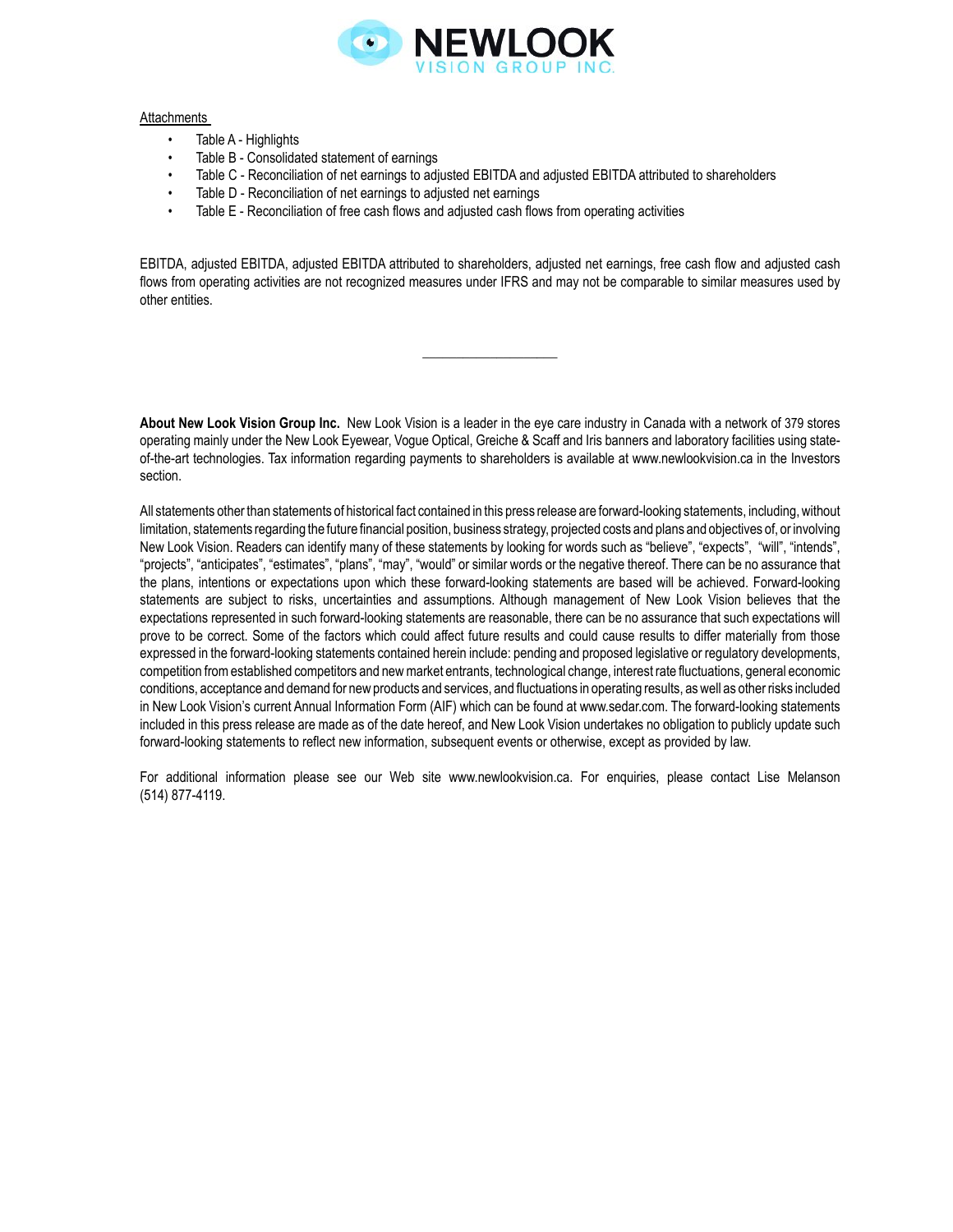

# **NEW LOOK VISION GROUP INC. Highlights for the periods ended March 30, 2019 and March 31, 2018**

*In thousands of Canadian dollars, except per share amounts*

|                                                                                        | 2019      | 2018      |
|----------------------------------------------------------------------------------------|-----------|-----------|
| <b>Revenues</b>                                                                        | \$71,466  | \$69,777  |
| Variance %                                                                             | 2.4%      |           |
| Variance in comparable store sales orders <sup>(a)</sup>                               | 2.6%      | 1.8%      |
| Adjusted EBITDA(b)                                                                     | \$11,605  | \$11,345  |
| Variance %                                                                             | 2.3%      |           |
| % of revenues                                                                          | 16.2%     | 16.3%     |
| Per share (diluted)                                                                    | \$0.74    | \$0.73    |
| Variance %                                                                             | 1.4%      |           |
| Adjusted EBITDA attributed to shareholders <sup>(b)</sup>                              | \$11,882  | \$11,471  |
| Variance %                                                                             | 3.6%      |           |
| % of revenues                                                                          | 16.6%     | 16.4%     |
| Per share (diluted)                                                                    | \$0.76    | \$0.73    |
| Variance %                                                                             | 4.1%      |           |
| Net earnings attributed to shareholders                                                | \$2,070   | \$2,227   |
| Variance %                                                                             | (7.0%)    |           |
| % of revenues                                                                          | 2.9%      | 3.2%      |
| Net earnings per share                                                                 |           |           |
| Per share (diluted)                                                                    | \$0.13    | \$0.14    |
| Variance %                                                                             | (7.1%)    |           |
| Adjusted net earnings attributed to shareholders <sup>(b)</sup>                        | \$3,918   | \$4,287   |
| Variance %                                                                             | (8.6%)    |           |
| % of revenues                                                                          | 5.5%      | 6.1%      |
| Per share (diluted)                                                                    | \$0.25    | \$0.27    |
| Variance %                                                                             | $(7.4\%)$ |           |
| Free cash flow(b)(c)                                                                   | \$10,267  | \$4,719   |
| Variance %                                                                             | 117.6%    |           |
| Per share (diluted)                                                                    | \$0.66    | \$0.30    |
| Variance %                                                                             | 120.0%    |           |
| Adjusted cash flows from operating activities(b)(d)                                    | \$11,207  | \$10,736  |
| Variance %                                                                             | 4.4%      |           |
| Per share (diluted)                                                                    | \$0.72    | \$0.69    |
| Variance %                                                                             | 4.3%      |           |
| Total debt <sup>(e)</sup>                                                              | \$149,668 | \$168,852 |
| Net debt <sup>(e)(f)</sup> / Adjusted EBITDA attributed to shareholders <sup>(b)</sup> | 2.63      | 3.44      |
| Cash dividend per share(g)                                                             | \$0.15    | \$0.15    |
| Number of stores <sup>(h)</sup>                                                        | 373       | 376       |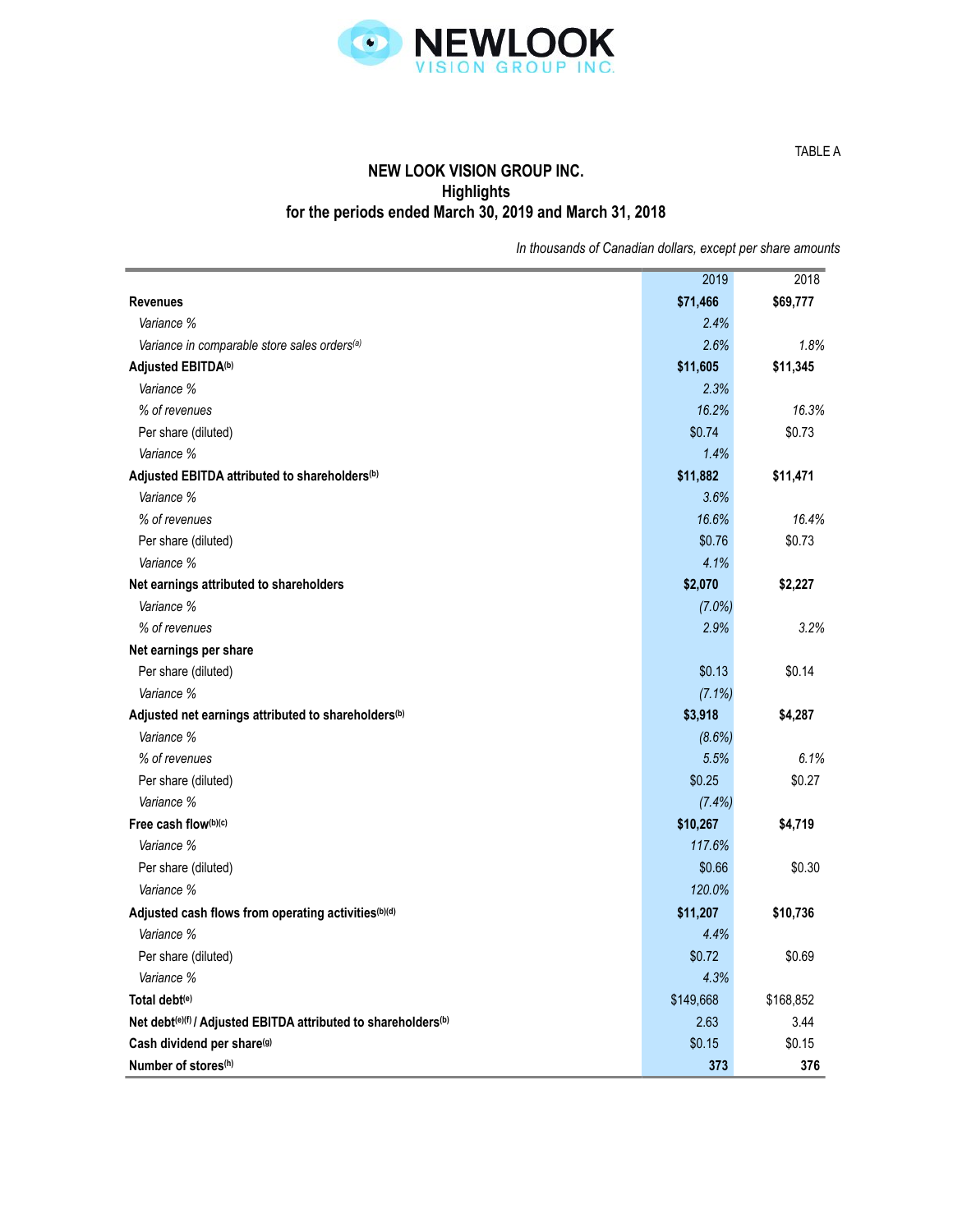

- a) Comparable stores are stores which have been operating for at least 12 months. Revenues are recognized at time of delivery of goods to customers, however management measures the comparable store performance on the basis of sales orders, whether delivered or not.
- b) Adjusted EBITDA, adjusted EBITDA attributed to shareholders, adjusted net earnings attributed to shareholders, free cash flow and adjusted cash flows from operating activities are not recognized measures under IFRS and may not be comparable to similar measures used by other entities. Refer to the sections EBITDA and adjusted EBITDA, net earnings and adjusted net earnings, and operating activities for the definitions and reconciliations.
- c) Free cash flow is defined as cash flows related to operating activities, less acquisitions of property, plant and equipment. Free cash flow increased in the quarter as a result of the timing of working capital items, lower capital investments, and lower income taxes paid.
- d) Adjusted cash flows from operating activities are defined as cash flows related to operating activities before income taxes paid, changes in working capital items, acquisition-related costs, and other non-comparable costs.
- e) Combined contractual and voluntary long-term debt repayments were \$10.5 million in the first quarter of 2019.
- f) Net debt is defined as total debt less cash. Adjusted EBITDA attributed to shareholders represents the amount over the last four rolling quarters.
- g) The amounts of dividends shown in the table above refer to amounts declared in the periods.
- h) The decrease in the number of stores in the last twelve months reflects the acquisition of two stores, one store opening and six closures.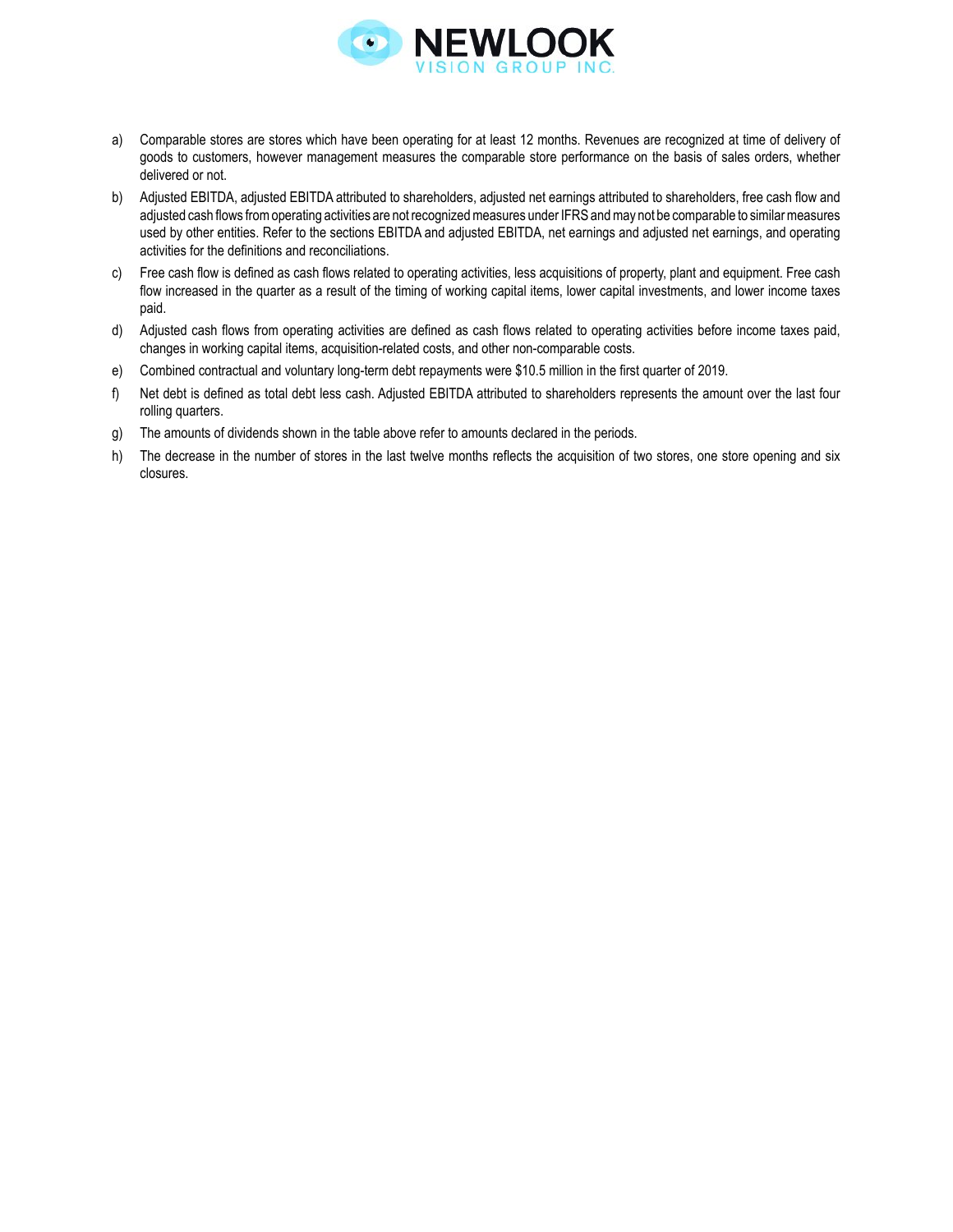

TABLE B

# **NEW LOOK VISION GROUP INC. Consolidated Statement of Earnings for the periods ended March 30, 2019 and March 31, 2018**

*In thousands of Canadian dollars, except per share amounts*

|                                                                                                                                                   | 2019   | 2018   |
|---------------------------------------------------------------------------------------------------------------------------------------------------|--------|--------|
|                                                                                                                                                   | \$     | \$     |
| <b>Revenues</b>                                                                                                                                   | 71,466 | 69,777 |
| Materials consumed                                                                                                                                | 15,652 | 14,992 |
| Employee remuneration expenses                                                                                                                    | 24,773 | 24,716 |
| Other operating expenses                                                                                                                          | 20,500 | 19,906 |
| Earnings before depreciation, amortization, loss on disposal, financial expenses, and income<br>from investments in joint ventures and associates | 10,541 | 10,163 |
| Depreciation, amortization and loss on disposal                                                                                                   | 4,420  | 5,378  |
| Financial expenses, net of interest revenue                                                                                                       | 3,238  | 1,805  |
| Earnings before income from investments in joint ventures and associates and income taxes                                                         | 2,883  | 2,980  |
| Income from investments in joint ventures and associates                                                                                          | 329    | 459    |
| Earnings before income taxes                                                                                                                      | 3,212  | 3,439  |
| Income taxes                                                                                                                                      |        |        |
| Current                                                                                                                                           | 1,055  | 1.230  |
| Deferred                                                                                                                                          | (28)   | (89)   |
| Total income taxes                                                                                                                                | 1,027  | 1.141  |
| Net earnings and comprehensive income                                                                                                             | 2,185  | 2,298  |
| Net earnings and comprehensive income attributed to:                                                                                              |        |        |
| Non-controlling interest                                                                                                                          | 115    | 71     |
| Shareholders of New Look Vision                                                                                                                   | 2.070  | 2.227  |
|                                                                                                                                                   | 2,185  | 2,298  |
|                                                                                                                                                   |        |        |
| Net earnings per share                                                                                                                            |        |        |
| Basic                                                                                                                                             | 0.13   | 0.14   |
| <b>Diluted</b>                                                                                                                                    | 0.13   | 0.14   |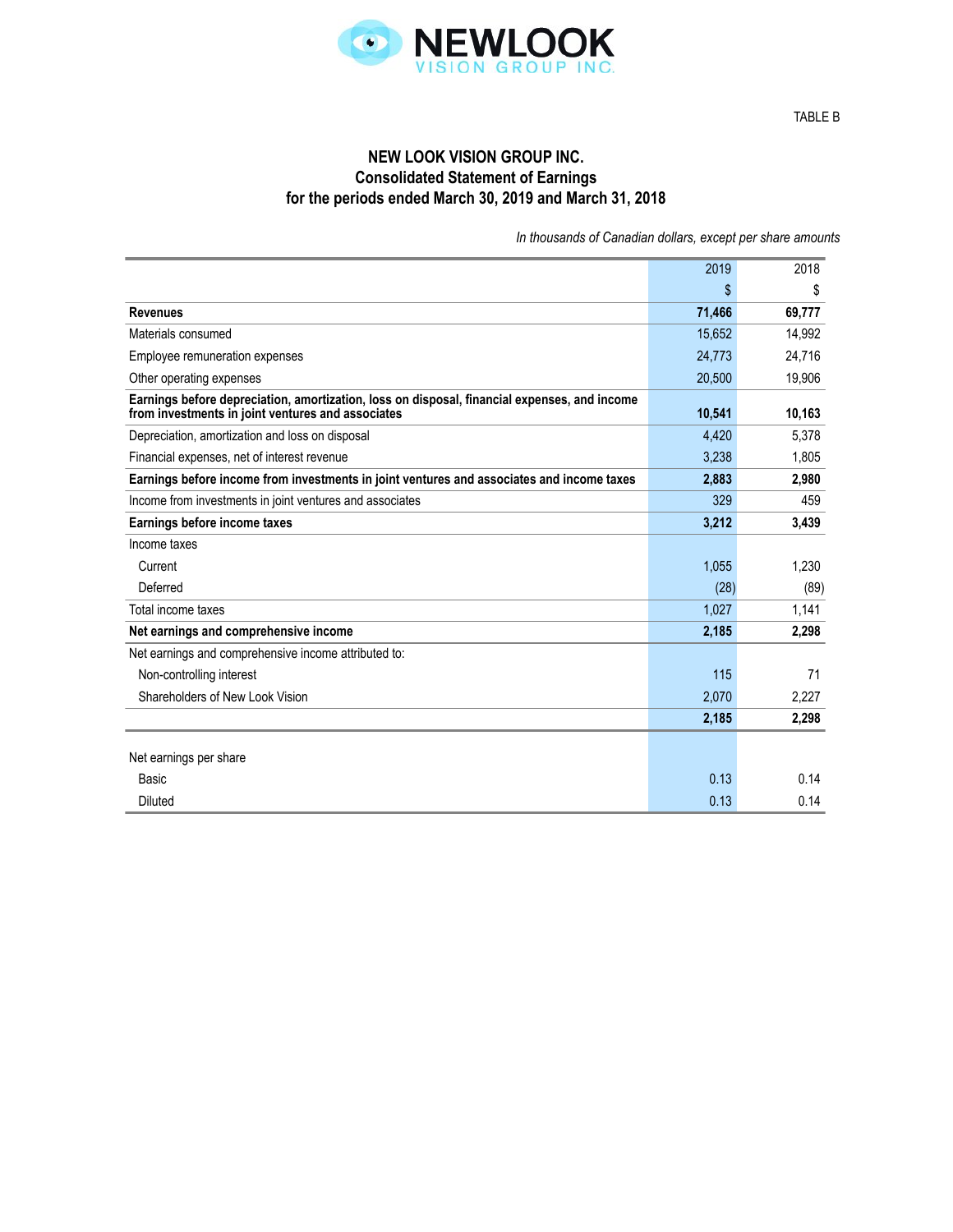

## **NEW LOOK VISION GROUP INC. Reconciliation of Net Earnings to Adjusted EBITDA and Adjusted EBITDA Attributed to Shareholders for the periods ended March 30, 2019 and March 31, 2018**

|                                                                          | 2019   | 2018   |
|--------------------------------------------------------------------------|--------|--------|
|                                                                          | \$     | \$     |
| Net earnings                                                             | 2,185  | 2,298  |
| Depreciation, amortization and loss on disposal                          | 4,420  | 5,378  |
| Financial expenses, net of interest revenue                              | 3,238  | 1,805  |
| Income taxes                                                             | 1,027  | 1,141  |
| <b>EBITDA(a)</b>                                                         | 10,870 | 10,622 |
| Equity-based compensation <sup>(b)</sup>                                 | 206    | 206    |
| Net loss (gain) from changes in fair value of foreign exchange contracts |        | (41)   |
| Acquisition-related costs <sup>(c)</sup>                                 | 388    | 558    |
| Other non-comparable costs <sup>(d)</sup>                                | 141    |        |
| Adjusted EBITDA(a)                                                       | 11,605 | 11,345 |
| Variance in \$                                                           | 260    |        |
| Variance in %                                                            | 2.3%   |        |
| % of revenues                                                            | 16.2%  | 16.3%  |
| Per share (basic)                                                        | 0.74   | 0.73   |
| Per share (diluted)                                                      | 0.74   | 0.73   |

*In thousands of Canadian dollars, except per share amounts*

The following table represents the adjusted EBITDA available to New Look Vision shareholders, which takes into consideration the investments in joint ventures and associates.

|                                                           | 2019   | 2018   |
|-----------------------------------------------------------|--------|--------|
|                                                           |        | S      |
| Adjusted EBITDA <sup>(a)</sup>                            | 11,605 | 11.345 |
| Income from investments in joint ventures and associates  | (329)  | (459)  |
| EBITDA from investments in joint ventures and associates  | 858    | 931    |
| EBITDA attributed to non-controlling interest             | (252)  | (346)  |
| Adjusted EBITDA attributed to shareholders <sup>(a)</sup> | 11,882 | 11,471 |

- a) EBITDA, adjusted EBITDA and adjusted EBITDA attributed to shareholders are not recognized measures under IFRS and may not be comparable to similar measures used by other entities. New Look Vision believes that EBITDA, adjusted EBITDA and adjusted EBITDAattributed to shareholders are useful financial metrics as they assist in determining the ability to generate cash from operations. Investors should be cautioned that EBITDA, adjusted EBITDA and adjusted EBITDA attributed to shareholders should not be considered as an alternative to net earnings or cash flows as determined under IFRS.
- b) Equity-based compensation represents the fair value of New Look Vision stock options vested in the period.
- c) Acquisition-related costs are mainly comprised of legal and other fees related to the business acquisitions, whether completed or in progress.
- d) Other non-comparable costs include one-time expenses connected with personnel transition costs and related matters.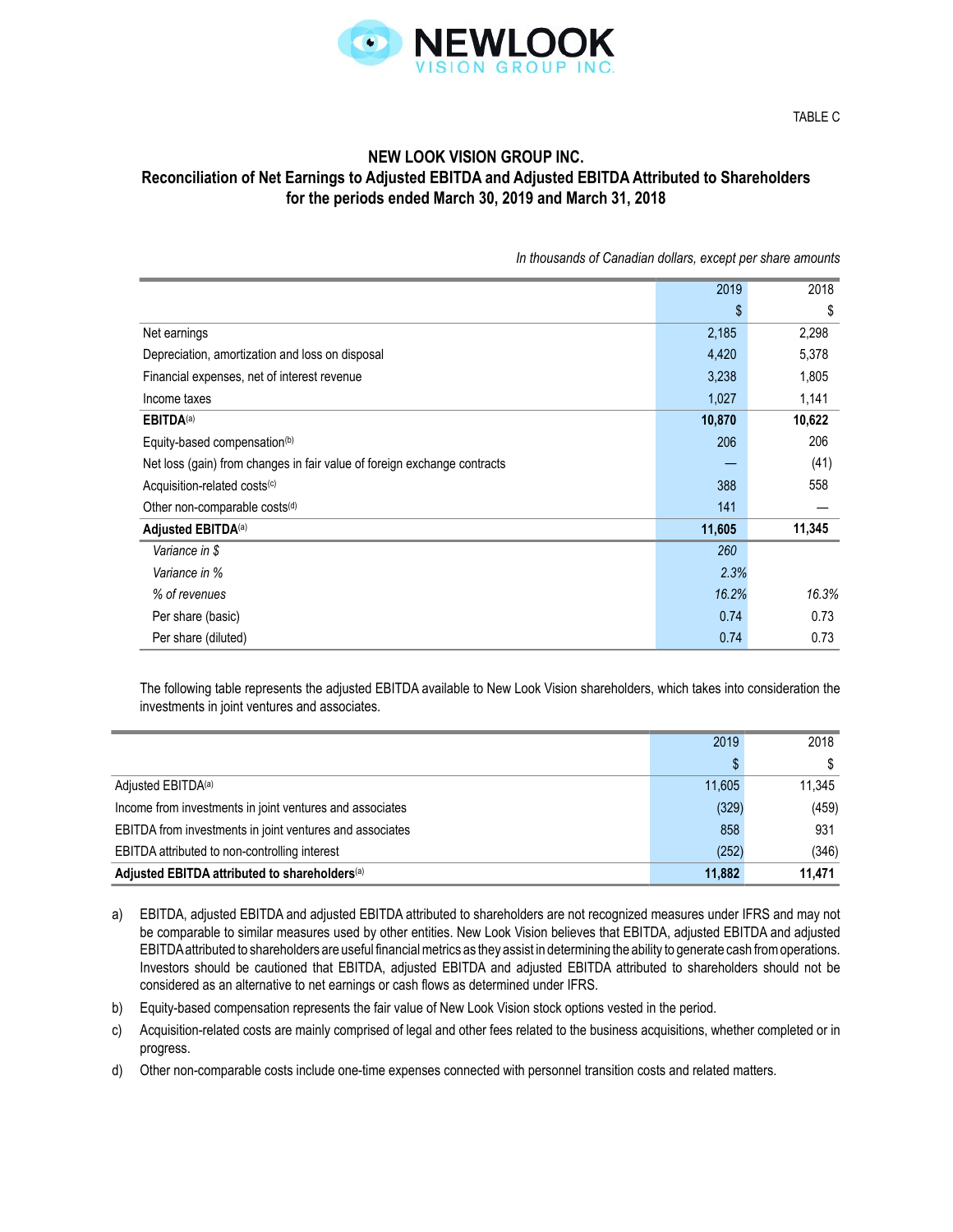

TABLE D

## **NEW LOOK VISION GROUP INC. Reconciliation of Net Earnings to Adjusted Net Earnings for the periods ended March 30, 2019 and March 31, 2018**

*In thousands of Canadian dollars, except per share amounts*

|                                                                 | 2019   | 2018  |
|-----------------------------------------------------------------|--------|-------|
|                                                                 | \$     | \$    |
| Net earnings attributed to shareholders                         | 2,070  | 2,227 |
| Amortization of acquired intangibles                            | 1,602  | 1,836 |
| Acquisition-related costs                                       | 388    | 558   |
| Equity-based compensation                                       | 206    | 206   |
| Other non-comparable costs                                      | 141    |       |
| Related income taxes                                            | (489)  | (540) |
| Adjusted net earnings attributed to shareholders <sup>(a)</sup> | 3,918  | 4,287 |
| Variance in \$                                                  | (369)  |       |
| Variance in %                                                   | (8.6)% |       |
| % of revenues                                                   | 5.5 %  | 6.1%  |
| Per share amount                                                |        |       |
| Basic                                                           | 0.25   | 0.28  |
| <b>Diluted</b>                                                  | 0.25   | 0.27  |

*a) Adjusted net earnings attributed to shareholders are not a recognized measure under IFRS and may not be comparable to similar measures used by other entities. New Look Vision believes that this disclosure provides useful information as it allows the* comparison *of net results excluding amortization of acquired intangibles, acquisition-related costs, equity-based compensation, and other noncomparable costs which may vary significantly from quarter to quarter. Investors should be cautioned that adjusted net earnings should not be considered as an alternative to net earnings as determined under IFRS.*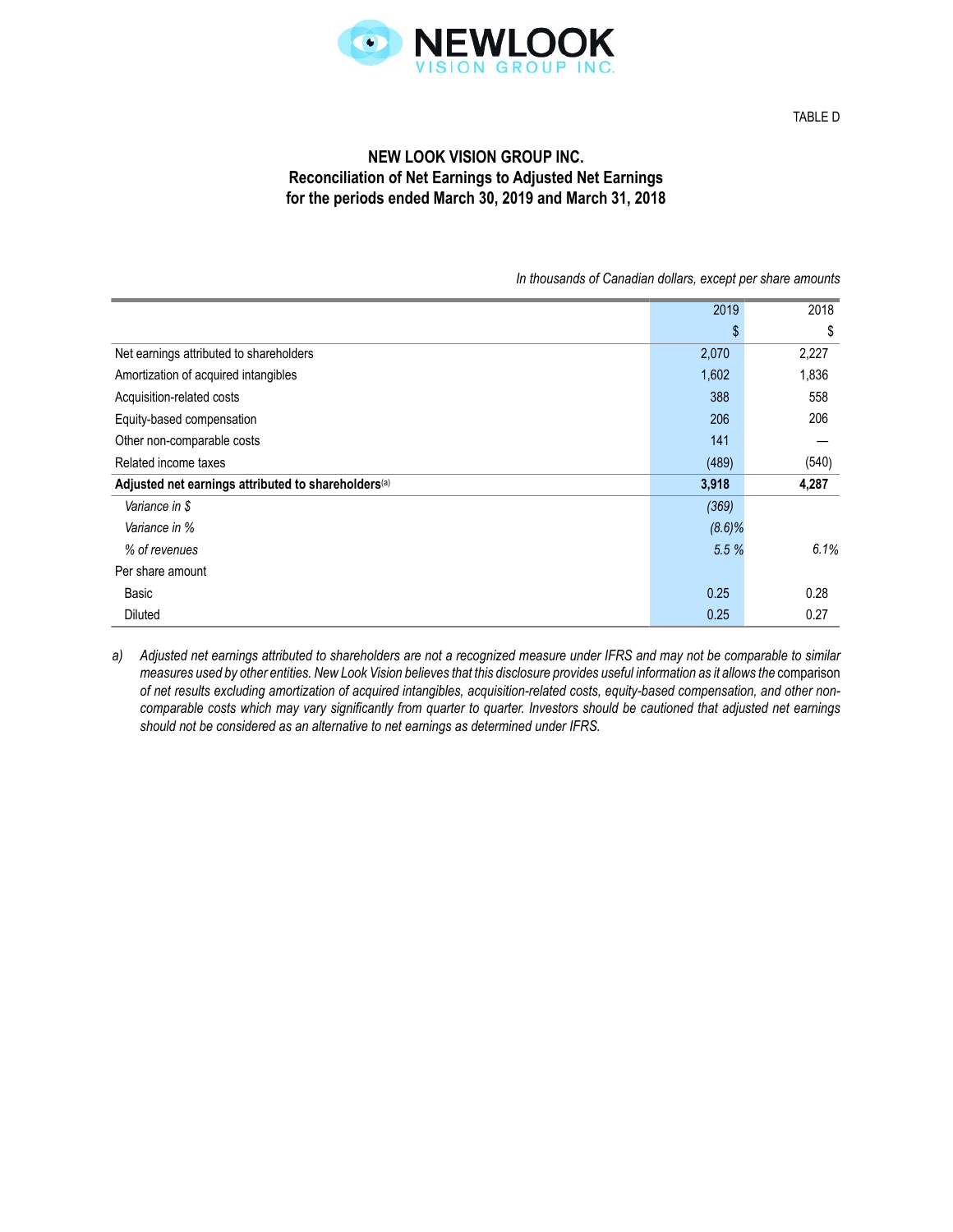

TABLE E

## **NEW LOOK VISION GROUP INC. Reconciliation of Free Cash Flow and Adjusted Cash Flows from Operating Activities for the periods ended March 30, 2019 and March 31, 2018**

*In thousands of Canadian dollars, except per share amounts*

|                                                                                     | 2019    | 2018    |
|-------------------------------------------------------------------------------------|---------|---------|
|                                                                                     | \$      | \$      |
| Earnings before income taxes                                                        | 3,212   | 3,439   |
| Adjustments:                                                                        |         |         |
| Depreciation, amortization and loss on disposal                                     | 4,420   | 5,378   |
| Amortization of deferred lease inducements and variation of deferred rent           | (42)    | (50)    |
| Equity-based compensation expense                                                   | 206     | 206     |
| Financial expenses                                                                  | 3,316   | 1,875   |
| Interest revenue                                                                    | (78)    | (70)    |
| Other                                                                               | (27)    | (141)   |
| Income from investments in joint ventures and associates                            | (329)   | (459)   |
| Income taxes paid                                                                   | (1,679) | (2,831) |
| Cash flows related to operating activities, before changes in working capital items | 8,999   | 7,347   |
| Changes in working capital items                                                    | 3,544   | 1,407   |
| Cash flows related to operating activities                                          | 12,543  | 8,754   |

#### **Free cash flow**

|                                               | 2019    | 2018    |
|-----------------------------------------------|---------|---------|
|                                               |         |         |
| Cash flows related to operating activities    | 12,543  | 8,754   |
| Acquisitions of property, plant and equipment | (2,276) | (4,035) |
| Free cash flow(a)                             | 10,267  | 4.719   |

*a) Free cash flow is not a recognized measure under IFRS and may not be comparable to similar measures used by other entities. New Look Vision believes that this disclosure provides useful information as it provides insight on operating cash flows available after considering necessary capital investments. Investors should be cautioned that free cash flow should not be considered as an alternative to cash flows related to operating activities as determined under IFRS.*

Free cash flow increased in the quarter by \$5.5 million due to higher cash flows from operations and a decrease in acquisitions of property, plant and equipment.